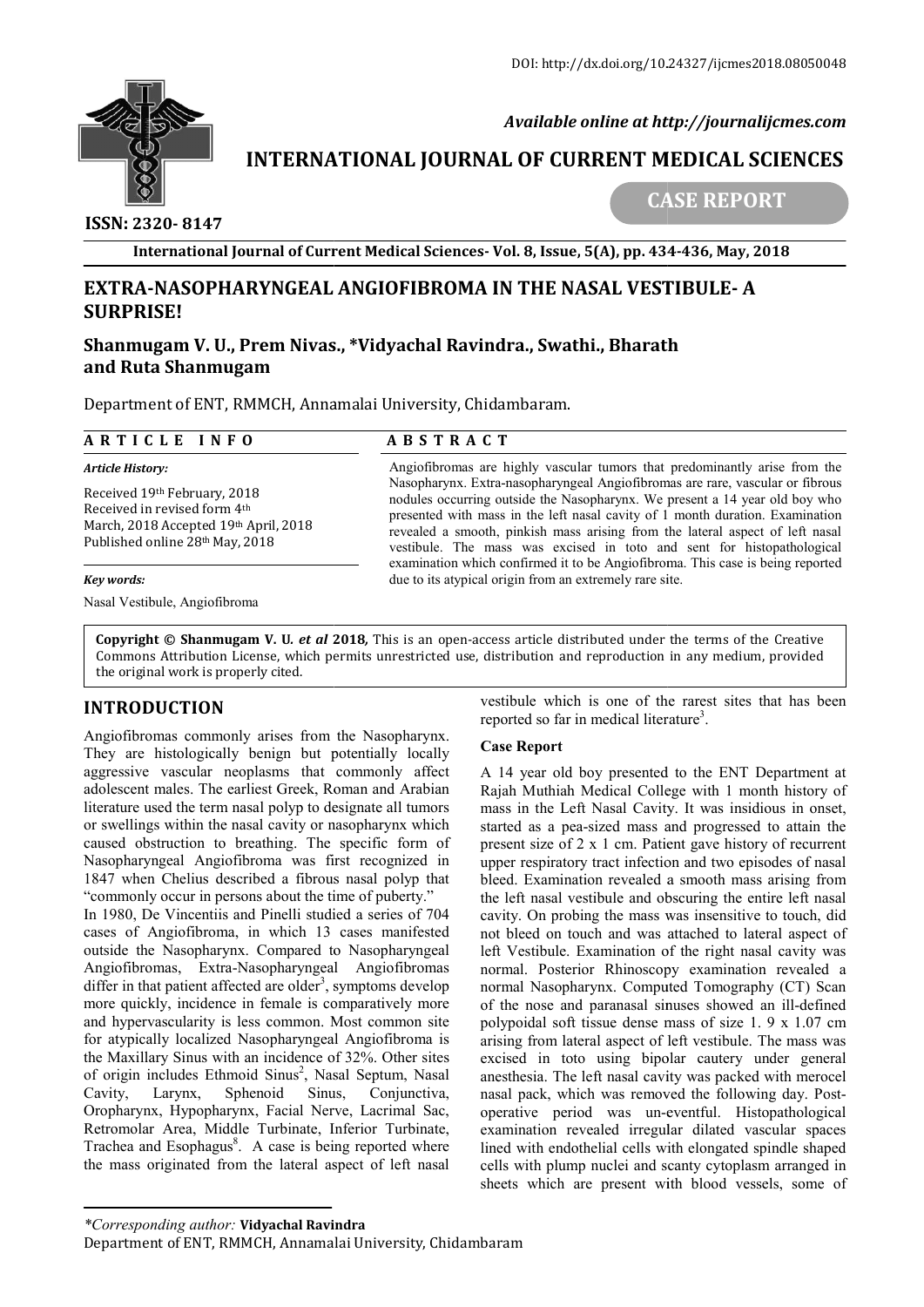which are collapsed. Focal areas of myxoid changes are seen. The histopathological findings are consistent with the diagnosis of Angiofibroma.





comparatively more in Extra-Nasopharyngeal Angiofibroma with a mean age of presentation at 22 years. Maxillary Sinus was the most common site.

**Pre-Operative Image Intra-Operative – Excision of the mass using Bipolar Cautery**





### **Specimen Histopathological Image**

# **DISCUSSION**

Nasopharyngeal Angiofibroma is a well defined entity that usually arises from posterolateral wall of Nasopharynx near the superior margin of Sphenopalatine Foramen<sup>4</sup>. It may later extend into the nasal cavity, paranasal sinuses, spheno-palatine foramen and infra-temporal fossa<sup>6</sup>. It is a rare vascular tumor which represents 0.05% of all head and neck tumors<sup>9</sup>. It is the most common benign neoplasm of the Nasopharynx. The presence of numerous stag-horn vessels within its fibroblastic stroma due to lack of a complete muscular layer in the blood vessels is responsible for catastrophic bleeding during surgery or following biopsies. In 10-20% of these cases, tumor will invade the cranial cavity.

Recently the term Extra-nasopharyngeal Angiofibroma has been applied to describe Angiofibroma arising from sites other than the Nasopharynx<sup>5</sup>. Windfuhr studied a total of 65 patients with Extra-nasopharyngeal Angiofibroma from 16 different countries, where a total of 48 patients (73%) were male. Both Nasopharyngeal Angiofibroma and Extra-Nasopharyngeal Angiofibroma are more common in males but the incidence in females is

Other sites of origin includes Ethmoid Sinus, Nasal Septum7 , Nasal Cavity, Larynx, Sphenoid Sinus, Conjunctiva, Oropharynx, Hypopharynx, Facial Nerve, Lacrimal Sac, Retromolar Area, Middle Turbinate, Inferior Turbinate, Trachea and Esophagus<sup>10</sup>. Occurrence of Extra-Nasopharyngeal Angiofibroma in the Vestibule is very rare.

Unlike Nasopharyngeal Angiofibroma, the clinical presentation of these tumors is non-specific and depends on the localization and extent of the tumor. Tumors originating from the nasal cavity typically present with complaints of nasal obstruction and epistaxis and may be diagnosed early due to limited space for tumor growth. Histopathological appearance consists of numerous wide irregular vessels with a single layer of endothelial cells, embedded in a fibrous stroma<sup>1</sup>.

Surgical excision of the mass is the treatment of choice and recurrence is rare. Unlike Juvenile Nasopharyngeal Angiofibroma, Extra-Nasopharyngeal Angiofibroma does not necessarily require a pre-operative embolisation as the tumor is comparatively smaller and less vascular. Surgical approach is determined by the size, location, vascularity or blood supply of the tumor. Despite the benign